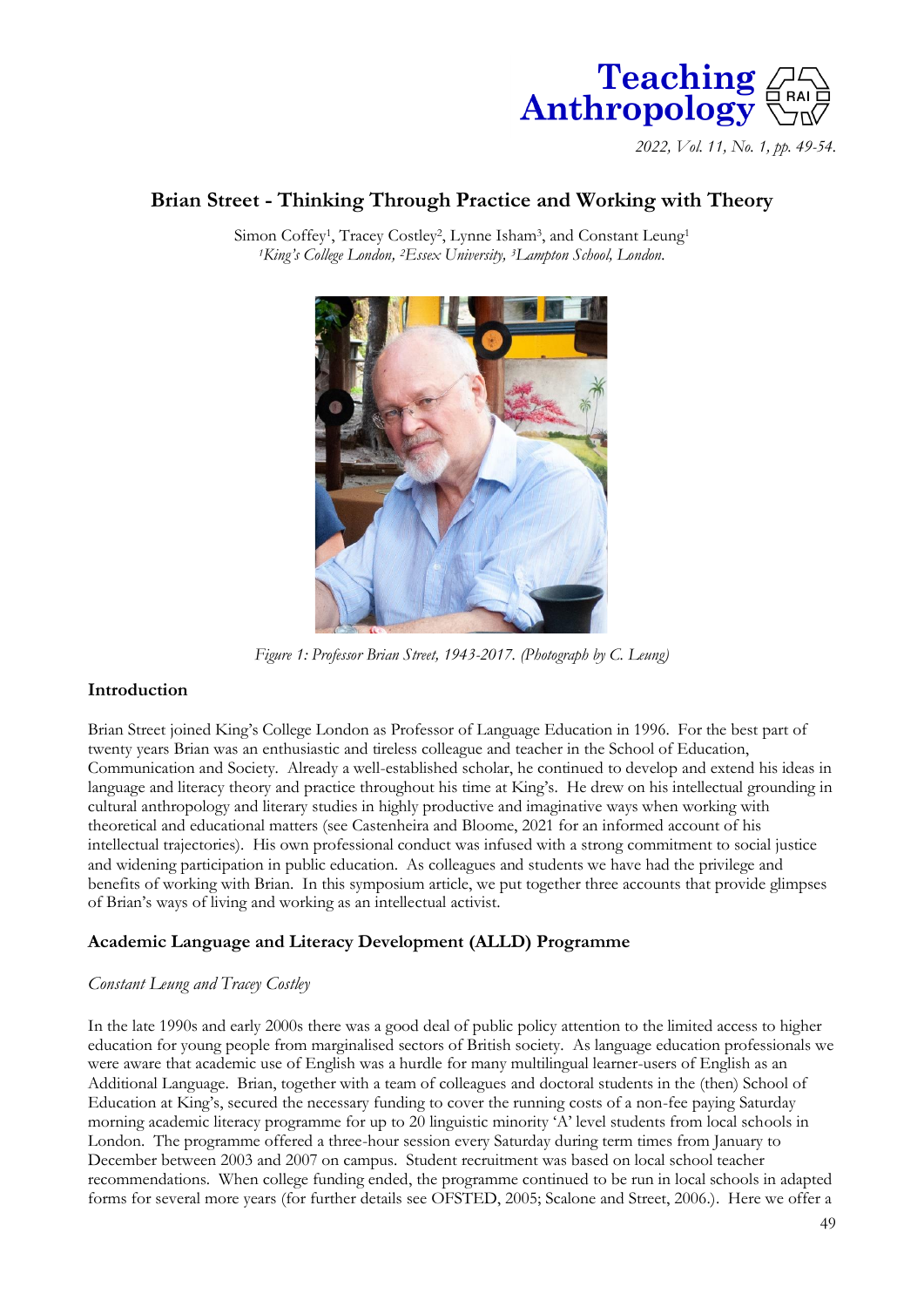#### *Teaching Anthropology 2022, Vol. 11 No. 1, pp. 49-54.*

brief account of how Brian brought his research-based critical approach to literacy into his teaching to open up classroom spaces for student voices.

The participant students seemed to find the university environment both unfamiliar and enchanting. The novelty of the Saturday classes was captured by this conversation from a group of students and Tracey Costley (TC), one of the teaching team:

Student A: Miss, miss…the guy with the hat and beard … is he like a Professor? TC: Yes, he is Student B: Is he famous? TC: Yes, he is Student B: Wow…and he comes here on a Saturday morning to teach students like us? TC: Yes Students: That's cool Miss …

The professor was of course Brian, complete with his beret. These classes were an initiative designed to offer local secondary school students an opportunity to come to learn about some of the different language and literacy practices associated with studying at university. In the sessions we worked with students from a range of 'non-traditional' backgrounds who were interested in going to university. The main aim was to provide an opportunity for these students to explore the different ways in which disciplinary content and institutional information – from research texts and essays to personal statements and course descriptions – are expressed in and represented by a variety of genres and text types.

The founding principle of the ALLD programme was that all students, regardless of their social and language backgrounds, should be encouraged and supported in their efforts to go to university. The curriculum content was designed to provide the participant students an opportunity to become aware of the contexts and activities in which they use English to both interact with others in class and with texts, in order to understand and engage with the kinds of language and literacy practices at university. Brian taught these Saturday sessions regularly. He would encourage the students to see that there were different kinds of activities in academic work such as listening to lectures and seminar discussion, each of which was associated with different genres of language use. Furthermore, the students were invited to bring their own interests and perspectives into the ways in which they engaged with academic learning, especially in reading and writing. This approach asked the students to think about how academic texts positioned them as listeners and readers, and in turn how they might respond agentively. In these sessions Brian would encourage students to dissect academic materials, and to voice their ideas and opinions in response. He actively helped students to see that academic literacy was not a straitjacket that required uncritical conformity and imitation, and that there was space for students' own agency in using language for academic purposes.

As was central to much of his work, enabling the students to engage with texts in this way was built upon Brian's support for the ethnographic endeavour of making the familiar strange (Leung and Street, 2014, 2017). In his own work and in the support of his students, he invited us all to take a reflexive moment to step back, to listen and pay attention to the voices, perspectives, and practices that may have been overlooked. In the ALLD classes it was always great to see the students engage with texts in these ways and to come a more analytic and personally meaningful understanding. Taking a step back to explore and recognise pluralities was one of Brian's great gifts which not only made him such an engaged and interested scholar, but also an activist and advocate for giving voice to those who might otherwise be excluded.

Perhaps we should mention that a part of the expenditure on the ALLD programme covered the cost of drinks and snacks as well as the bus fares for all of the student participants. Because of his understanding of the power of habitus and the importance of space, Brian felt it was essential for students to be on campus. Coming to the campus, working with members of the academic staff and other students was an important part of the social practice of 'doing university'. It enabled the students to actively experience and shape these spaces. For Brian, ensuring that the students were able to be on campus was an essential part of making these classes meaningful and reflected his genuine commitment to, and interest in, 'the context' and 'the social'. It was also an important reminder that universities are public spaces that are enriched by the varied voices and practices that constitute them.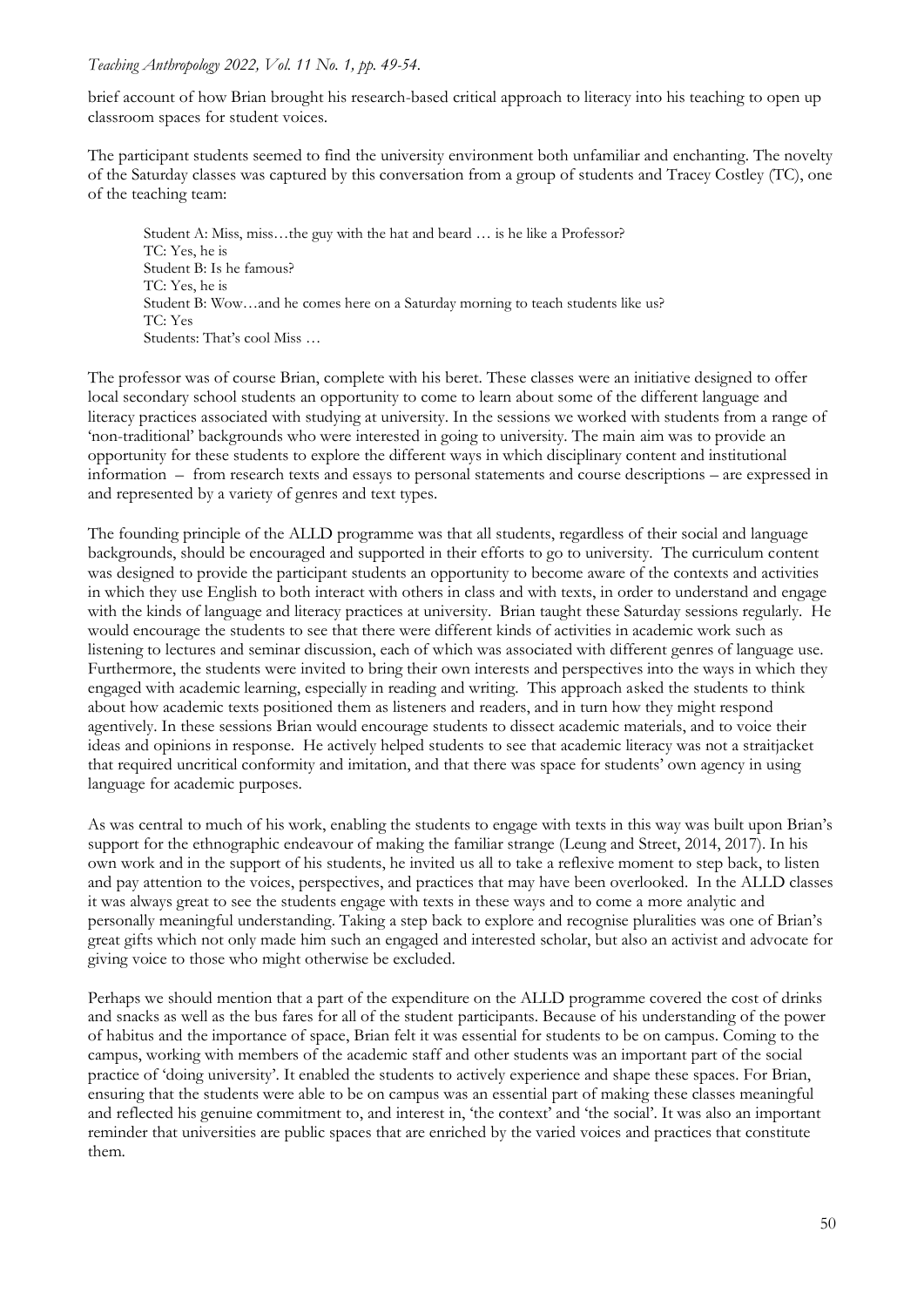#### **Empowering the Practitioner**

#### *Lynne Isham*

I first met Brian in the autumn of 2010 when he was visiting the school where I worked to collect classroom data for his research into students with English as an Additional Language (EAL) studying at Advanced level (A level – the equivalent of matriculation in England). At that time, as a French teacher and also a relatively new senior leader with responsibility for teaching and learning, I was involved in working with a group of colleagues to develop a Critical Thinking approach to our A level subject teaching. The idea that I had the material worthy of doctoral research, or that I might be capable of such an enterprise had not crossed my mind, until Brian, as part of his data collection, visited the class of one of the teachers I was working with. The ensuing discussion with the teacher about some of the approaches he had used in the lesson led Brian to meet with me to find out more about what we were doing with Critical Thinking. As a result of that encounter, Brian opened the gateway into the world of educational ethnography and of an ideological model of literacy; both of which were to challenge and completely alter how I viewed and experienced, and continue to experience, my professional reality.

This sequence of events seems to embody many of the attributes he brought to his role in supporting research and researchers at King's: his connection 'on the ground' with schools and practitioners; his readiness to listen and to be genuinely curious about what they were doing; his encouragement and generosity with those taking their first tentative steps into research themselves; and the opening up of completely new ways of seeing, thinking, and being.

At the time of my meeting with Brian, I was working with a small group of self-selecting teachers from different curriculum areas in a multi-cultural comprehensive school in west London where we were exploring a particular model of Critical Thinking to inform our A level subject teaching. This work had been prompted by a specific concern of the apparent inability of a number of our students from ethnically and linguistically diverse backgrounds to transfer their high academic achievement at the age of 16 in English public exams, known as the General Certificate of Education (GCSE), into corresponding achievement at the highest grades at Advanced Level (A Level) at the age of 18. To achieve such grades, they would be expected to demonstrate an ability to think synoptically, present arguments, and support such arguments with reasoning as determined by the context of the subject. For us, this was above all, a social equalities issue as by not achieving such grades, these students had limited access to the more competitive degrees courses and universities, where high examination grades are a basic entry requirement. As a result of my own research into Critical Thinking, I had developed a Critical Thinking professional development programme with the aim of promoting an approach to subject A Level teaching that would foster amongst our students greater intellectual engagement; conceptual understanding and associated academic discourse which we thought might open up higher levels of achievement at A level. This was in fact the main reason for my decision to focus my doctoral study on the teaching of Critical Thinking.

In this context, Brian's scholarship in the field of ethnography and in terms of his conceptualisation of an ideological model of literacy provided me with the framework with which to explore what teachers were actually *doing* with Critical Thinking in their classrooms, and a lens through which to trace the dynamics at play in the context of that '*doing*'. As an outcome of this research, my own understanding of what Critical Thinking is; its manifestation in the classroom; and the primacy of the role of the teacher underwent a radical change, which has continued to affect my subsequent work as a teacher, school leader, and teacher trainer.

At the outset of my work with my Critical Thinking group, I had not questioned my view of Critical Thinking as a set, fixed body of knowledge existing independently of context. This fixed view was very soon challenged! As a result of the ethnographic approach adopted in my research, under Brian's guidance, and by exploring in detail what teachers were actually doing with this body of knowledge called Critical thinking, I was able to see how it actually manifested itself in the context of live classrooms in a range of subject settings. It became clear through the research that teachers were involved in their own individual process of interpreting, selecting, reformulating and blending different aspects of the Critical Thinking model with other pedagogical conventions to address very specific epistemological difficulties presented by their A Level specifications for their students. In other words, Critical Thinking assumed its significance and meaning through each teacher's translation of it into the context of their subject specific practice, rather than being pursued as an independent pedagogic aim in its own right, adjacent to subject content. Critical thinking, therefore, was not 'independent' of the subject, it was something malleable in the hands of teachers who did not 'teach' critical thinking, but selected and adapted aspects of the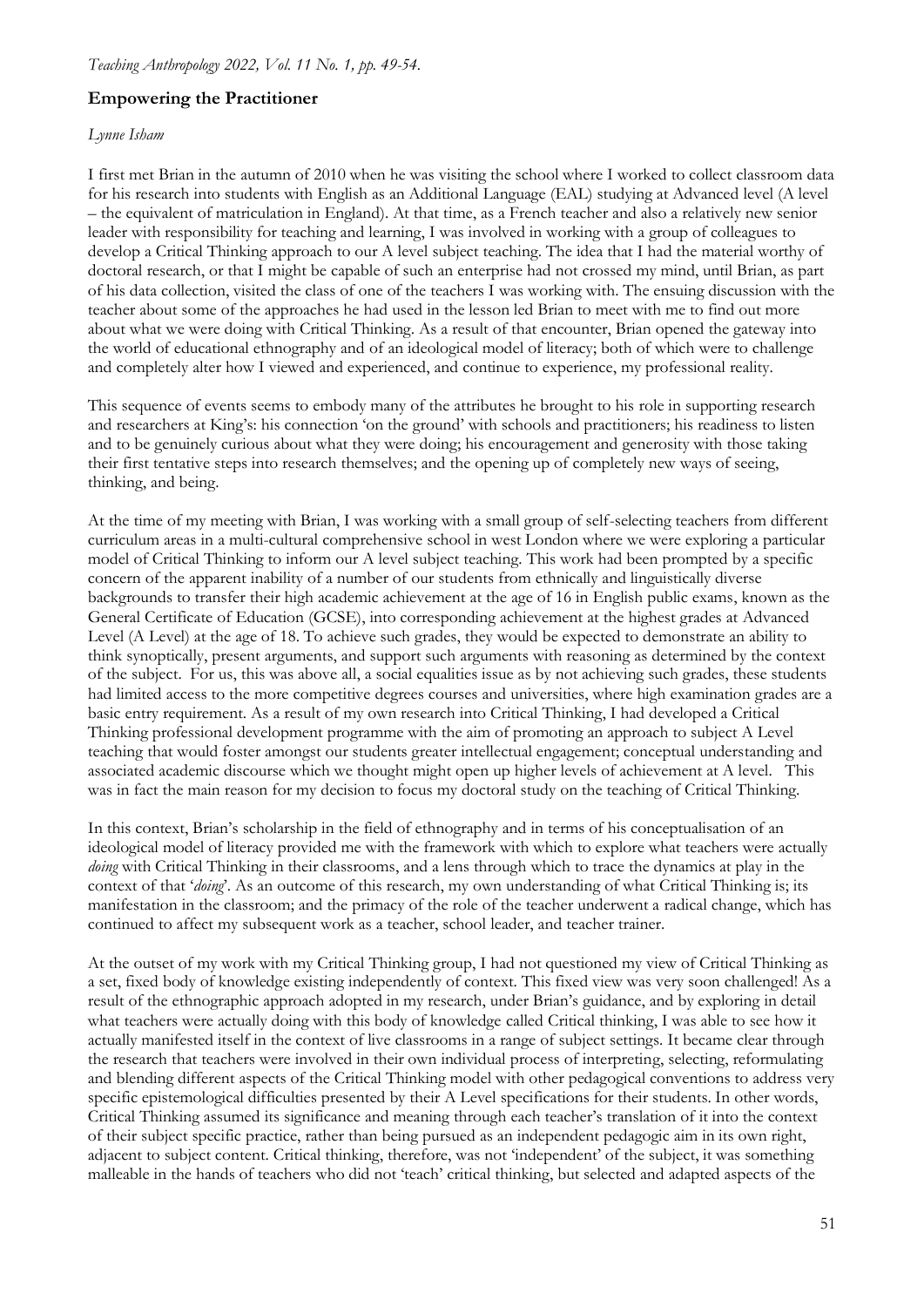Critical Thinking model to make accessible to their students the more demanding aspects of their particular subject at A Level.

One illustrative example of this would be the work of an A Level politics teacher whose students struggled in moving from organising a plethora of factual content beyond description into analytical, reasoned arguments. In order to address this, he drew on a particular feature of the Critical Thinking model to organise content around what he identified as fundamental concepts which, in his teaching of the politics of the USA, comprised: power, representation, accountability, democracy, pluralism, participation and rights. As a result, whenever students engaged in content, for example, reading about a particular political or historical episode or discussing the position of particular party on a specific issue, that content was framed within the perspective of these core concepts. This led, over time, to students being able to adopt independently an analytical stance whether it be through reading, discussing or through their own writing, thus supporting the type of thinking and writing required for the highest grades in A Level politics.

The account of literacy practices presented in my research instantiates Street's ideological view of literacy and notably its iteration in educational institutional contexts in the form of Academic Literacies in several ways. As illustrated above, teachers' approaches were part of distinctive classroom practices shaped by specific epistemological issues presented by the subject for their students. This disciplinary ideological perspective also ran alongside the institutional concerns of raising achievement at A Level, given the role of A Level as gatekeeper to university entrance. In this way, the ideological dimension of the practices teachers adopted can be traced from the institutional culture of the school and its concerns with examination outcomes, informed by a wider government policy framework where high stakes assessments in the form of A Levels determine access to university. The Critical Thinking programme I led was also institutionally endorsed as a means through which to address the issue of academic performance at A Level.

Critical Thinking therefore assumes an ideological dimension both in terms of the rationale for its use in an institutional environment, and in a disciplinary regime whereby its rendering by the teacher into distinctive pedagogic practices is executed to enable students to engage with the specific epistemological demands of the discipline as framed by the A Level exam. However, it was the role of teacher agency which emerged from this process as the most powerful finding for me. Whilst teachers are influenced by classroom and educational contexts; they are not solely instruments of such pressures- far from it. Indeed, within the context of my study, the key players were not, in the end, the Critical Thinking model nor the A Level examinations, but the teachers themselves who were the agents through which Critical Thinking as an abstract theoretical construct was transformed into their own enacted pedagogy.

I owe such a debt of gratitude to Brian who set me on this path; who gave me a voice, and in turn, gave a voice and honoured the work of those teachers in the study. By paying attention to what was going on in the classroom and by listening to the teachers and the students, I was able to move beyond reified notions of disciplines and examinations and their influence on pedagogy. In so doing I was empowered to put human agency at the heart of classroom teaching and learning.

## **A Personal Reflection**

## *Simon Coffey*

I first met Brian when I attended the interview for my appointment as lecturer in modern languages education at King's. Brian was on the interview panel. He struck me immediately as an avuncular, professorial figure and while this initial impression endured, I soon grew to see far beyond my own clichéd stereotyping. For the interview I was required to present my proposal for PhD study and I remember Brian taking me to task on my rather blasé use of the word "self" in my presentation, asking "how are you using the term 'self?". This was typical of the incisive but gentle style of questioning that Brian slipped into conversation and that encouraged a reflection on the terms we use. Brian paid attention to the ways words are used in different contexts, knowing that language represents and constructs social meaning in everyday lives.

Brian, the director of the research group I was attached to, was my PhD supervisor and, before long, a valued friend. We both lived in Brighton and frequently shared train journeys to and from London. In Brighton we would often meet in his flat on the seafront, in his beach hut or in a restaurant, his favourite being a Thai restaurant round the corner from where he lived. These meetings initially started as PhD supervisions and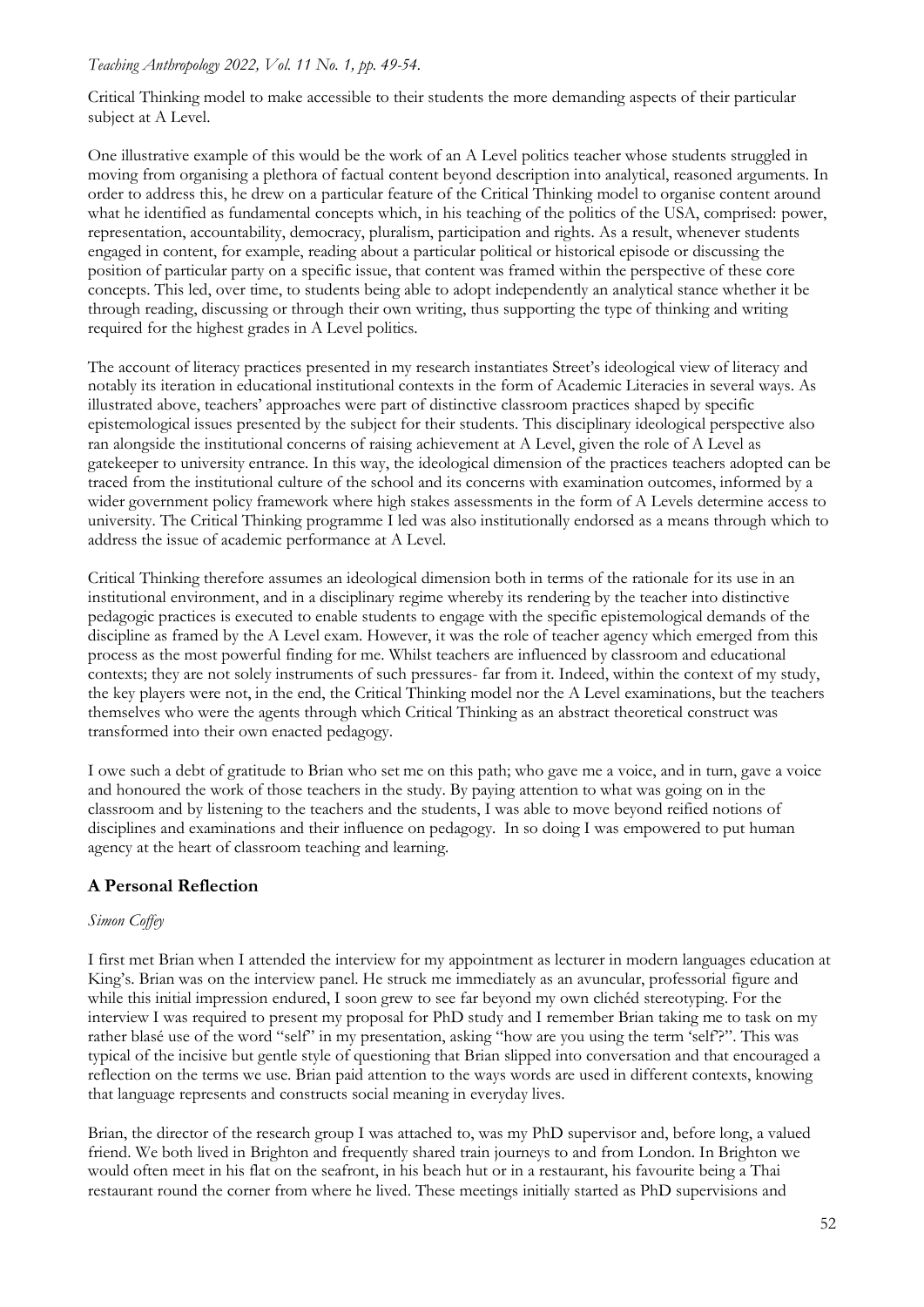#### *Teaching Anthropology 2022, Vol. 11 No. 1, pp. 49-54.*

progressed onto more open exchanges as friends and colleagues. Meetings with Brian always combined social and intellectual perspectives. He really did live as an ethnographer, and unsurprisingly always emphasised the "ethnographic dimension" in his teaching and PhD supervision. Research and intellectual work were not a job for him in the sense of a separate professional activity, but his scholarship and his life were intertwined.

When I reflect on the 15 years I knew Brian the impact of his personal and intellectual perspectives on my own scholarship were not clear to me at the time. It is only looking back I see how I absorbed almost by osmosis the shifts in my thinking from contact alongside him. My background was teaching languages (English as a foreign language and then French and Spanish within the school system) and I was totally new to the world of research and academic practices when I joined King's. The goal of my doctoral research was to examine why some people from British, monolingual family backgrounds are motivated to study foreign languages. I see now that I had first approached the question of my PhD research from an individualist psycholinguistic perspective, my (seemingly common sense!) frames of reference having been forged through my undergraduate and Masters studies in applied linguistics which offered a view of second language learning at that time almost entirely steeped in psycholinguistics.

My engagement with Brian's ideas broadened my thinking towards a more social, constructivist understanding of action in the world. One of Brian's common injunctions was "let's unpack that" meaning let's examine the frames of reference being brought to articulate a problem and the mode of enquiry. This promoted a metaawareness and a greater sensitivity to context. From setting out to look at individual predispositions toward language study I moved to a more ecological frame through the use of autobiographical accounts, then still very much a novelty in the then highly psychologised approaches to Second Language Acquisition research and suspected as a not altogether legitimate source of data. As my analysis of autobiographical accounts progressed, I was drawn more to question the discursive and material constraints and affordances shaping the social and cultural habitus of the participants I was eliciting stories from. As mentioned, Brian always emphasised to me that terms are not neutral, that each term draws on an epistemological tradition and that the meaning of each term is never fixed. This helped me think more carefully about my own use of conceptual descriptors like 'identity' or 'culture' (which Brian beautifully characterised as being "a verb"), and also to hear more sympathetically the words used by my participants as inscribed in a particular (performative and socio-culturally sanctioned) relation of telling.

Brian kept several arch-lever files with photocopies of articles and book chapters that he would give to PhD students to help stimulate our thinking. These key texts would act as a springboard for discussion and I would be invited to connect the key themes to my own work. Brian had been impressed by the concept of figured worlds as elaborated by Holland, Lachicotte, Skinner, and Cain (1998) in their seminal book *Identity and Agency in Cultural Worlds,* and this ultimately provided me with a conceptual framework of social and cultural identity that I went on to apply to my analysis of autobiographical accounts of language learning.

Although I'm not sure Brian ever used the term 'post-structuralist' to describe his own work in literacy, the term has been applied to his development of autonomous vs ideological bodies of knowledge and social practices. This distinction continues to guide my ongoing work in modern languages research, leading me to ask questions about how centripetal structures such as 'a national curriculum' or a school subject such as 'French' are curricularised, what ideologies shape the process of curricularisation, and how this curricularised knowledge is realised and taken up by different stakeholders. I continue to read Brian and to be nourished by his thinking. It's impossible to measure the debt I owe him and how his influence may have rippled out to the teachers and students I work with. I think of him often, especially as I walk past his seafront flat in Brighton, recalling the hours spent chatting at his beach hut where he would invite people to stop by and have a drink, or going to see jazz at a local pub and musing about the Labour Party, definitions of social class, his fandom of Manchester United and films that he had just seen.

## **Disclosure statement**

No potential conflict of interest was reported by the authors.

#### **References**

Castanheira, M. L., & Bloome, D. (2021). Street, Brian V. (1943–2017). In *The international encyclopedia of anthropology*. John Wiley & Sons, Ltd. [https://doi.org/https://doi.org/10.1002/9781118924396.wbiea2403](https://doi.org/https:/doi.org/10.1002/9781118924396.wbiea2403)